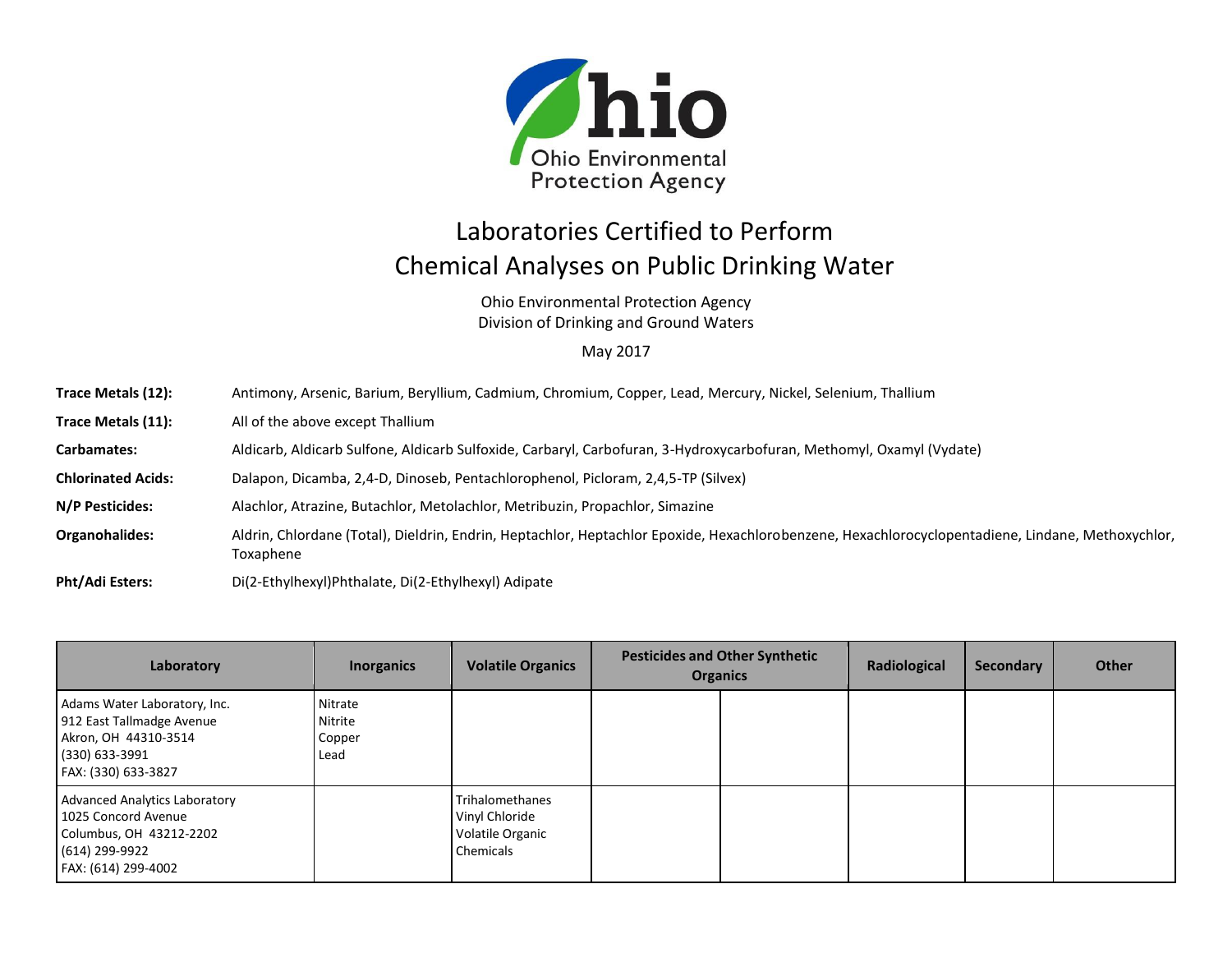| Laboratory                                                                                                                         | <b>Inorganics</b>                                                                                                                                                | <b>Volatile Organics</b>                                                                         |                                                                                         | <b>Pesticides and Other Synthetic</b><br><b>Organics</b>                                                | Radiological | <b>Secondary</b>                                                             | <b>Other</b>                                                                                                                                               |
|------------------------------------------------------------------------------------------------------------------------------------|------------------------------------------------------------------------------------------------------------------------------------------------------------------|--------------------------------------------------------------------------------------------------|-----------------------------------------------------------------------------------------|---------------------------------------------------------------------------------------------------------|--------------|------------------------------------------------------------------------------|------------------------------------------------------------------------------------------------------------------------------------------------------------|
| Alloway Marion Laboratory<br>1776 Marion-Waldo Road<br>Marion, OH 43302<br>(740) 389-5991 or (800) 783-5991<br>FAX: (740) 389-1481 | Cyanide<br>Fluoride<br>Nitrate<br>Nitrite<br>Sulfate<br>TOC/DOC<br><b>UV 254</b><br><b>Bromate</b><br><b>Bromide</b><br>Chlorate<br>Chlorite<br>Trace Metals[12] | Haloacetic Acids[5]<br><b>Trihalomethanes</b><br>Vinyl Chloride<br>Volatile Organic<br>Compounds | Carbamates<br><b>Chlorinated Acids</b><br>EDB/DBCP<br>Diquat<br>Endothall<br>Glyphosate | N/P Pesticides<br>Organohalides<br>PAH <sub>s-</sub><br>Benzo(A)Pyrene<br><b>PCBs</b><br>Pht/Adi Esters |              | Aluminum,<br>Chloride,<br>Iron,<br>Manganese,<br>pH, Silver,<br>TDS, Zinc    | Alkalinity, Calcium,<br>Hardness,<br>Magnesium, Ortho<br>Phosphate,<br>Phosphate,<br>Residual Chlorine,<br>Sodium, Stability,<br>Turbidity,<br>Perchlorate |
| American Analytical Labs - Akron<br>840 South Main Street<br>Akron, OH 44311<br>(330) 535-1300<br>FAX: (330) 535-7246              | Cyanide, Fluoride,<br>Nitrate, Nitrite,<br>Sulfate, UV 254, Trace<br>Metals [12] (No<br>Selenium)                                                                |                                                                                                  |                                                                                         |                                                                                                         |              | Aluminum,<br>Chloride,<br>Iron,<br>Manganese,<br>pH, Silver,<br>TDS, Zinc    | Alkalinity, Calcium,<br>Hardness,<br>Magnesium, Ortho<br>Phosphate,<br>Phosphate,<br>Residual Chlorine,<br>Sodium, Stability,<br>Turbidity, Silica         |
| ALS Laboratory Group<br>4388 Glendale-Milford Rd.<br>Cincinnati, OH 45242<br>(513) 733-5336                                        | Lead<br>Copper                                                                                                                                                   |                                                                                                  |                                                                                         |                                                                                                         |              |                                                                              | Asbestos                                                                                                                                                   |
| <b>Biosolutions, LLC</b><br>10180 Queens Way #6<br>Chagrin Falls, OH 44023<br>(440) 708-2999<br>FAX: (440) 708-2988                | Cyanide, Fluoride,<br>Nitrate, Nitrite,<br>Sulfate, Trace Metals<br>$[12]$                                                                                       |                                                                                                  |                                                                                         |                                                                                                         |              | Aluminum,<br>Chloride,<br>Iron,<br>Manganese,<br>pH,<br>Silver,<br>TDS, Zinc | Alkalinity, Calcium,<br>Hardness,<br>Magnesium, Ortho<br>Phosphate,<br>Phosphate,<br>Residual Chlorine.<br>Silica, Sodium,<br>Stability, Turbidity         |
| Brookside Laboratories, Inc.<br>200 White Mountain Dr.<br>New Bremen, OH 45869<br>(419) 977-2766<br>Fax: (419) 977-2767            | Cyanide, Fluoride,<br>Nitrate, Nitrite,<br>Sulfate, Trace Metals<br>$[11]$                                                                                       | Haloacetic Acids[5],<br>Trihalomethanes, Vinyl<br>Chloride, Volatile<br><b>Organic Compounds</b> | Carbamates,<br>Chlorinated Acids,<br>DBCP/EDB, Diquat,<br>Endothall,<br>Glyphosate      | N/P Pesticides,<br>Organohalides,<br>PAH <sub>s</sub> -<br>Benzo(A)Pyrene,<br>PCBs,<br>Pht/Adi Esters   |              | Aluminum,<br>Chloride,<br>Iron,<br>Manganese,<br>pH, Silver,<br>TDS, Zinc    | Alkalinity,<br>Calcium,<br>Hardness, Ortho<br>Phosphate,<br>Phosphate,<br>Magnesium,<br>Sodium,                                                            |

## Commercial Laboratories Certified to Perform Chemical Analyses on Public Drinking Water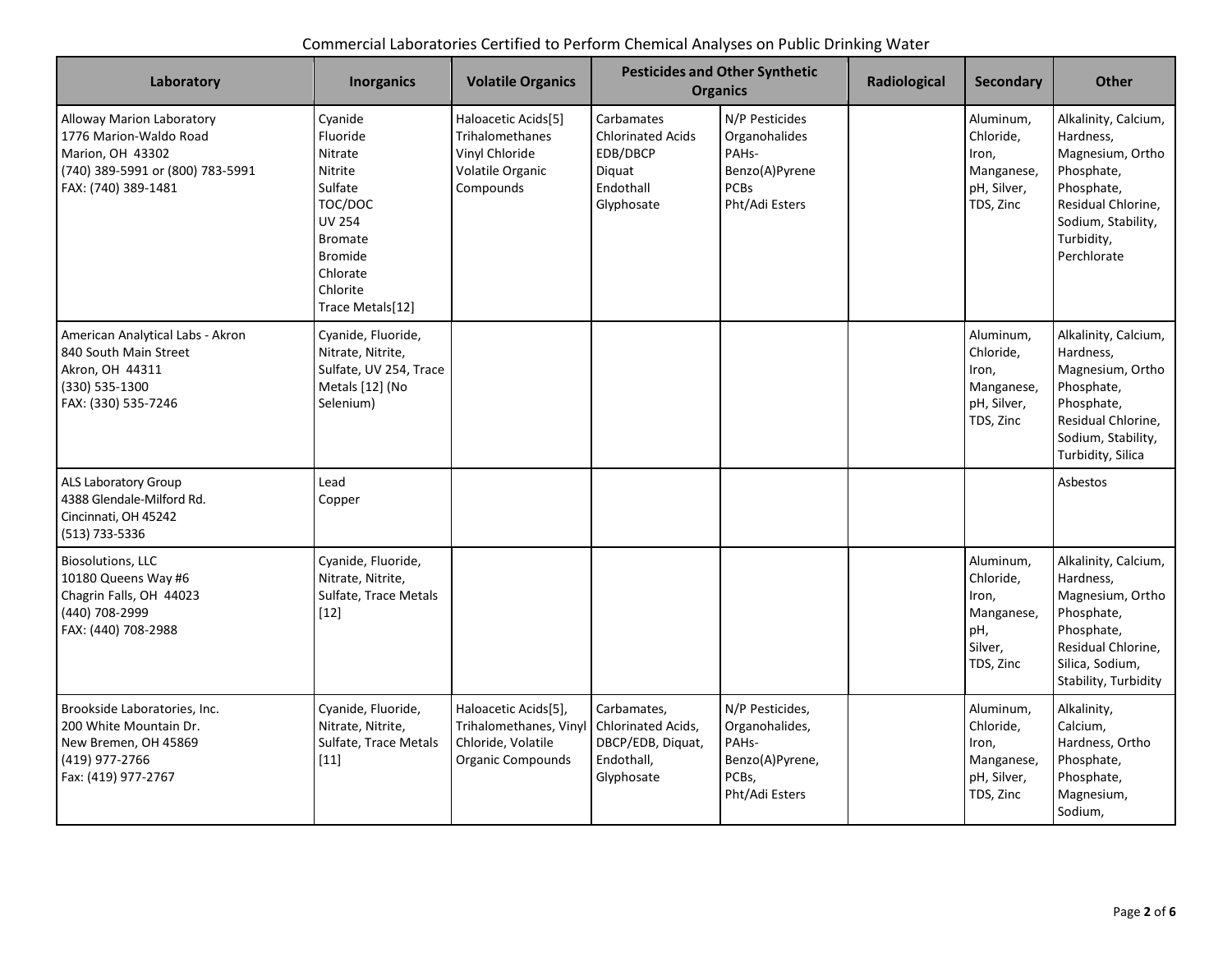| Commercial Laboratories Certified to Perform Chemical Analyses on Public Drinking Water |  |
|-----------------------------------------------------------------------------------------|--|
|-----------------------------------------------------------------------------------------|--|

| Laboratory                                                                                                                                    | <b>Inorganics</b>                                                                                                                                        | <b>Volatile Organics</b>                                                                         | <b>Pesticides and Other Synthetic</b><br><b>Organics</b> | Radiological                                                                  | <b>Secondary</b>                                                          | <b>Other</b>                                                                                           |
|-----------------------------------------------------------------------------------------------------------------------------------------------|----------------------------------------------------------------------------------------------------------------------------------------------------------|--------------------------------------------------------------------------------------------------|----------------------------------------------------------|-------------------------------------------------------------------------------|---------------------------------------------------------------------------|--------------------------------------------------------------------------------------------------------|
| Canton Water Laboratory<br>2664 Harrisburg Road<br>N.E. Canton, OH 44705<br>(330) 489-3035<br>FAX: (330) 489-3335                             | Fluoride, Nitrate,<br>Nitrite                                                                                                                            |                                                                                                  |                                                          |                                                                               | pH                                                                        | Alkalinity,<br>Hardness,<br>Phosphate,<br>Residual Chlorine,<br>Stability, Turbidity                   |
| Cardinal Environmental Lab., LLC<br>2870 Salt Springs Road<br>Youngstown, OH 44509<br>(330) 797-8844 or (800) 523-0347<br>FAX: (330) 797-3264 | Copper, Lead, Nitrate,<br><b>Nitrite</b>                                                                                                                 | Haloacetic Acids[5],<br>Trihalomethanes, Vinyl<br>Chloride, Volatile<br><b>Organic Chemicals</b> |                                                          |                                                                               | pH, Iron,<br>Manganese                                                    |                                                                                                        |
| Coshocton Environmental Testing, Inc.<br>709 Main Street<br>Coshocton, OH 43812<br>(740) 622-3328<br>FAX: (740) 622-3368                      | Cyanide, Fluoride,<br>Nitrate, Nitrite,<br>Sulfate, Trace Metals<br>$[12]$                                                                               | Trihalomethanes, Vinyl<br>Chloride, Volatile<br><b>Organic Compounds</b>                         |                                                          |                                                                               | Aluminum,<br>Chloride,<br>Iron,<br>Manganese,<br>pH, Silver,<br>TDS, Zinc | Alkalinity, Calcium,<br>Hardness,<br>Magnesium, Ortho<br>Phosphate,<br>Phosphate,<br>Sodium, Stability |
| CWM Environmental, Inc.<br>4450 Johnston Parkway, Unit B<br>Cleveland, OH 44128<br>(216) 663-0808<br>FAX: (216) 663-0656                      | Cyanide, Fluoride,<br>Nitrate, Nitrite,<br>Sulfate, Antimony,<br>Arsenic, Beryllium,<br>Cadmium, Chromium,<br>Copper, Mercury,<br>Nickel, Lead, Thallium | Haloacetic Acids[5],<br>Trihalomethanes, Vinyl<br>Chloride, Volatile<br><b>Organic Chemicals</b> |                                                          |                                                                               | Aluminum,<br>Chloride,<br>Iron,<br>Manganese,<br>pH, Silver,<br>Zinc, TDS | Alkalinity, Calcium,<br>Hardness,<br>Magnesium,<br>Ortho Phosphate,<br>Sodium,                         |
| Dayton Central Water Quality Laboratory<br>3210 Chuck Wagner Lane<br>Dayton, OH 45414<br>(937) 333-6093<br>Fax: (937) 234-1568                | Fluoride, Nitrate,<br>Nitrite, Sulfate,<br>TOC/DOC, Trace<br>Metals [11] (No<br>Mercury)                                                                 | Trihalomethanes, Vinyl<br>Chloride, Volatile<br><b>Organic Chemicals</b>                         |                                                          |                                                                               | Chloride, pH,<br><b>TDS</b>                                               | Alkalinity, Hardness,<br>Residual Chlorine,<br>Sodium, Stability,<br>Turbidity                         |
| <b>Eurofins Eaton Analytical</b><br>110 South Hill Street<br>South Bend, IN 46617<br>(800) 332-4345                                           |                                                                                                                                                          |                                                                                                  |                                                          | Gross Alpha,<br>Gross Beta,<br>Radium-226,<br>Radium-228,<br>Uranium, Tritium |                                                                           |                                                                                                        |
| Fairway Laboratories, Inc.<br>246 Main Street - Suite A<br>Byesville, OH 43723<br>(740) 630-8040                                              |                                                                                                                                                          |                                                                                                  |                                                          |                                                                               | pH                                                                        | Alkalinity                                                                                             |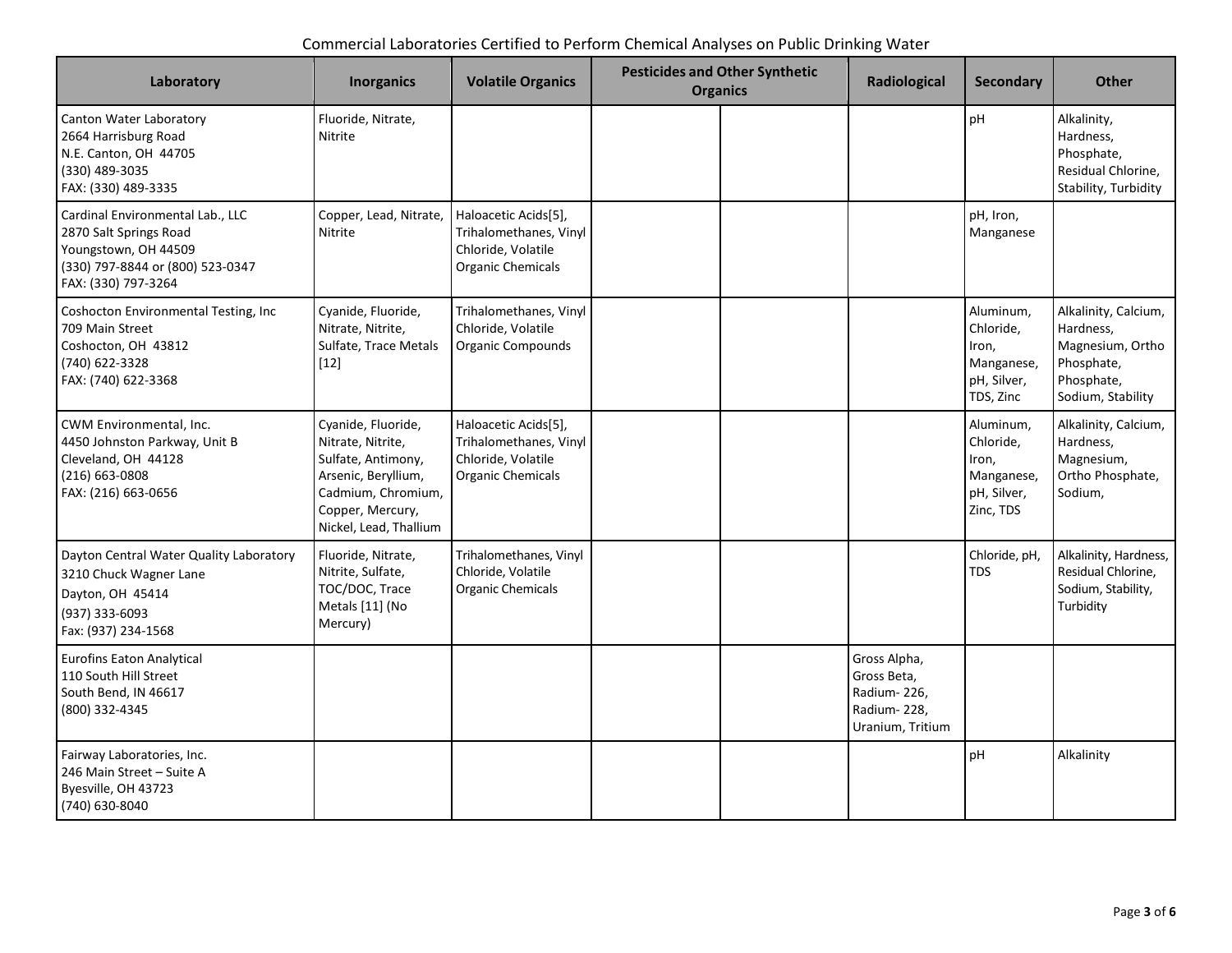| Commercial Laboratories Certified to Perform Chemical Analyses on Public Drinking Water |  |  |
|-----------------------------------------------------------------------------------------|--|--|
|-----------------------------------------------------------------------------------------|--|--|

| Laboratory                                                                                                                                 | <b>Inorganics</b>                                                                        | <b>Volatile Organics</b>                                                                         |                                                                                       | <b>Pesticides and Other Synthetic</b><br><b>Organics</b>                                 | Radiological                                                                       | <b>Secondary</b>                                                          | <b>Other</b>                                                                                                                                       |
|--------------------------------------------------------------------------------------------------------------------------------------------|------------------------------------------------------------------------------------------|--------------------------------------------------------------------------------------------------|---------------------------------------------------------------------------------------|------------------------------------------------------------------------------------------|------------------------------------------------------------------------------------|---------------------------------------------------------------------------|----------------------------------------------------------------------------------------------------------------------------------------------------|
| Geauga Co. Dept. of Water Resources<br>470 Center Street, Bldg. 3<br>Chardon, OH 44024-1068<br>(440) 279-1975<br>FAX (440) 285-2864        | Nitrate, Nitrite                                                                         |                                                                                                  |                                                                                       |                                                                                          |                                                                                    | Iron,<br>Manganese,<br>pH, TDS                                            | Alkalinity,<br>Hardness, Ortho<br>Phosphate,<br>Residual Chlorine,<br>Stability, Turbidity                                                         |
| Greene Co. Sanitary Engineering Lab.<br>422 Factory Road<br>Beavercreek, OH 45434-6214<br>(937) 562-7150<br>FAX (937) 426-6198             | Fluoride, Nitrate,<br>Nitrite                                                            |                                                                                                  |                                                                                       |                                                                                          |                                                                                    |                                                                           | <b>Residual Chlorine</b>                                                                                                                           |
| International Asbestos Testing Lab<br>9000 Commerce Pkwy. Suite B<br>Mt. Laurel, NJ 08054<br>(856) 231-9449                                |                                                                                          |                                                                                                  |                                                                                       |                                                                                          |                                                                                    |                                                                           | Asbestos                                                                                                                                           |
| Jones & Henry Laboratories<br>2567 Tracy Road<br>Northwood, OH 43619<br>(419) 666-0411<br>FAX: (419) 666-1657                              | Cyanide, Fluoride,<br>Nitrate, Nitrite,<br>Sulfate, TOC/DOC, UV<br>254, Trace Metals[12] | Haloacetic Acids[5],<br>Trihalomethanes, Vinyl<br>Chloride, Volatile<br><b>Organic Compounds</b> |                                                                                       |                                                                                          |                                                                                    | Aluminum,<br>Chloride,<br>Iron,<br>Manganese,<br>pH, Silver,<br>TDS, Zinc | Alkalinity, Calcium,<br>Magnesium,<br>Phosphate, Silica,<br>Sodium, Stability                                                                      |
| Mahoning County Health Laboratory<br>50 Westchester Drive<br>Austintown, OH 44515<br>(330) 270-2841 Non-Profit Work<br>FAX: (330) 740-2309 | Copper, Lead,<br>Fluoride, Nitrate,<br>Nitrite                                           |                                                                                                  |                                                                                       |                                                                                          |                                                                                    | Iron,<br>Manganese,                                                       | Calcium,<br>Magnesium,<br>Sodium                                                                                                                   |
| <b>MASI Laboratory</b><br>P.O. Box 1440<br>Dublin, OH 43017<br>(614) 873-4654<br>FAX: (614) 873-3809                                       | Cyanide, Fluoride,<br>Nitrate, Nitrite,<br>Sulfate, TOC/DOC,<br>Trace Metals[12]         | Haloacetic Acids[5],<br>Trihalomethanes, Vinyl<br>Chloride, Volatile<br><b>Organic Compounds</b> | Carbamates,<br>Chlorinated Acids,<br>EDB/DBCP,<br>Diguat,<br>Endothall,<br>Glyphosate | N/P Pesticides,<br>Organohalides,<br>PAHs-Benzo-A-<br>Pyrene,<br>PCBs,<br>Pht/Adi Esters |                                                                                    | Aluminum,<br>Chloride,<br>Iron,<br>Manganese,<br>pH, Silver,<br>TDS, Zinc | Alkalinity, Calcium,<br>Hardness,<br>Magnesium, Ortho<br>Phosphate,<br>Phosphate,<br>Residual Chlorine,<br>Silica, Sodium,<br>Stability, Turbidity |
| Microbac Laboratories, Inc.<br>158 Starlight Dr.<br>Marietta, OH 45750<br>(740) 373-4071                                                   |                                                                                          |                                                                                                  |                                                                                       |                                                                                          | Gross Alpha,<br>Gross Beta,<br>Radium-226,<br>Radium-228,<br><b>Gamma Emitters</b> |                                                                           |                                                                                                                                                    |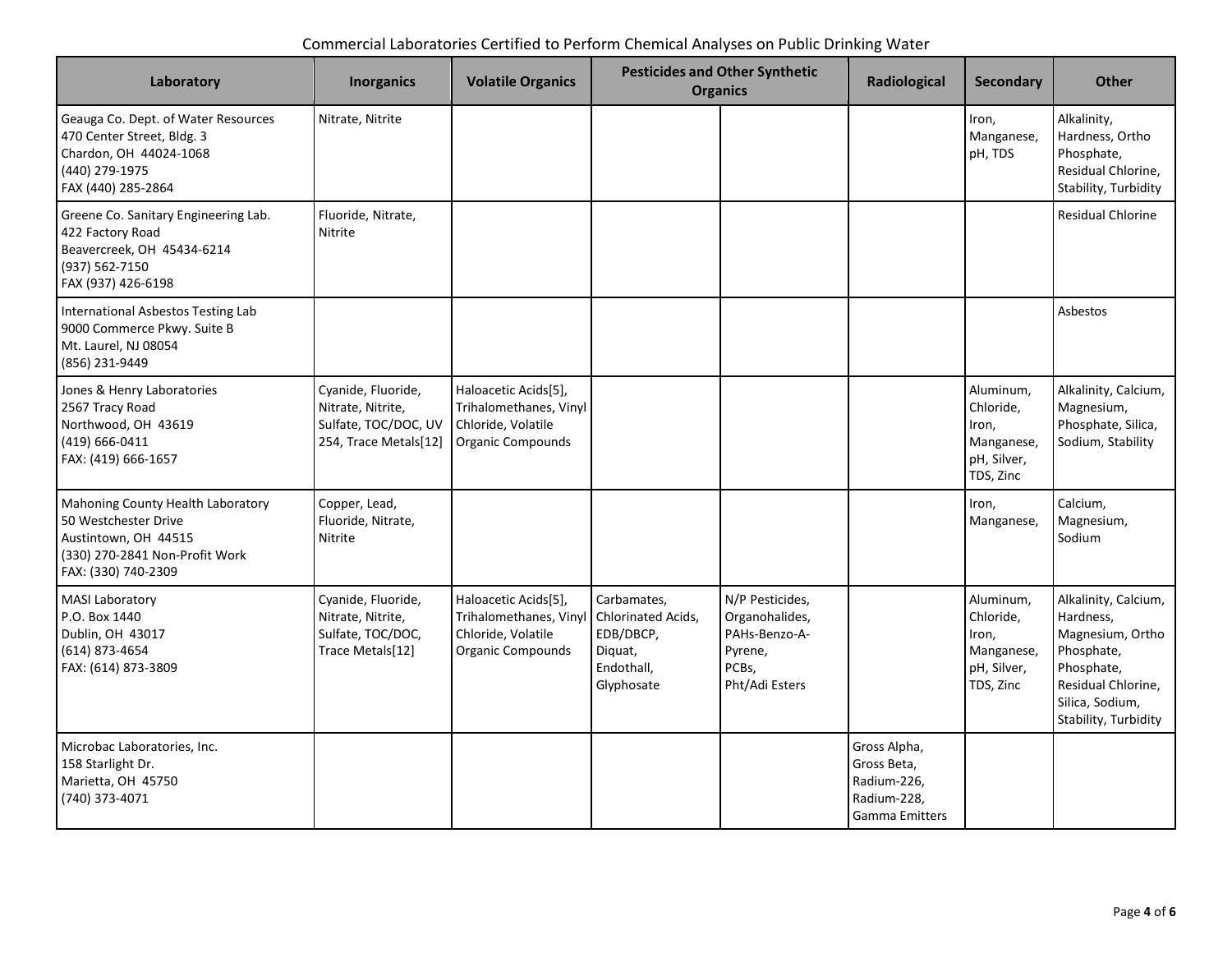| Commercial Laboratories Certified to Perform Chemical Analyses on Public Drinking Water |  |  |
|-----------------------------------------------------------------------------------------|--|--|
|-----------------------------------------------------------------------------------------|--|--|

| Laboratory                                                                                                                            | <b>Inorganics</b>                                                                     | <b>Volatile Organics</b>                                                                         | <b>Pesticides and Other Synthetic</b><br><b>Organics</b> | Radiological                                                                                            | <b>Secondary</b>                                                          | <b>Other</b>                                                                                                                  |
|---------------------------------------------------------------------------------------------------------------------------------------|---------------------------------------------------------------------------------------|--------------------------------------------------------------------------------------------------|----------------------------------------------------------|---------------------------------------------------------------------------------------------------------|---------------------------------------------------------------------------|-------------------------------------------------------------------------------------------------------------------------------|
| Montgomery County Environmental<br>4257 Dryden Road<br>Dayton, OH 45439<br>(937) 781-3016<br>FAX: (937) 299-9042                      | Cyanide, Fluoride,<br>Nitrate, Nitrite,<br>Sulfate, Trace Metals<br>[11] (No Mercury) |                                                                                                  |                                                          |                                                                                                         | Aluminum,<br>Chloride,<br>Iron,<br>Manganese,<br>pH, Silver,<br>TDS, Zinc | Alkalinity, Calcium,<br>Magnesium,<br>Phosphate,<br>Residual Chlorine,<br>Silica, Sodium,<br>Turbidity                        |
| <b>NEORSD Analytical Services</b><br>4747 East 49th Street<br>Cuyahoga Heights, OH 44125<br>$(216) 641 - 6000$<br>Fax: (216) 641-8118 | Fluoride, Nitrate,<br>Nitrite, Sulfate, Trace<br>Metals [12]                          |                                                                                                  |                                                          |                                                                                                         | Aluminum,<br>Chloride,<br>Iron,<br>Manganese,<br>pH, Silver,<br>TDS, Zinc | Calcium, Hardness,<br>Magnesium,<br>Ortho Phosphate,<br>Phosphate,<br>Sodium                                                  |
| NovaChem Laboratories, Inc.<br>5172 College Corner Pike<br>P.O. Box 638<br>Oxford, OH 45056<br>(513) 523-3605<br>FAX: (513) 523-4025  | Bromate, Bromide,<br>Chlorate, Chlorite                                               |                                                                                                  |                                                          |                                                                                                         |                                                                           |                                                                                                                               |
| Pace Analytical Services, Inc. - Dayton<br>25 Holiday Drive<br>Englewood, OH 45322<br>(800) 723-5227<br>FAX: (937) 837-1071           | Cyanide, Fluoride,<br>Nitrate, Nitrite,<br>Sulfate, TOC/DOC,<br>Trace Metals[12]      | Haloacetic Acids[5],<br>Trihalomethanes, Vinyl<br>Chloride, Volatile<br><b>Organic Compounds</b> |                                                          |                                                                                                         | Aluminum,<br>Chloride,<br>Iron,<br>Manganese,<br>pH, Silver,<br>TDS,      | Alkalinity, Calcium,<br>Magnesium, Ortho<br>Phosphate,<br>Phosphate,<br>Residual Chlorine,<br>Sodium, Stability,<br>Turbidity |
| Pace Analytical Services, Inc - Minneapolis<br>1700 Elm St. SE Suite 200<br>Minneapolis, MN 55414<br>(612) 607-6352                   |                                                                                       |                                                                                                  |                                                          |                                                                                                         |                                                                           | 2,3,7,8-TCDD<br>(Dioxin)                                                                                                      |
| Pace Analytical Services, LLC - Pittsburgh<br>1638 Roseytown Road<br>Suites 2,3, and 4<br>Greensburg, PA 15601<br>(724) 850-5600      |                                                                                       |                                                                                                  |                                                          | Gross Alpha,<br>Gross Beta,<br>Radium-226,<br>Radium 228,<br>Tritium,<br>Strontium-89,<br>Strontium-90, |                                                                           |                                                                                                                               |